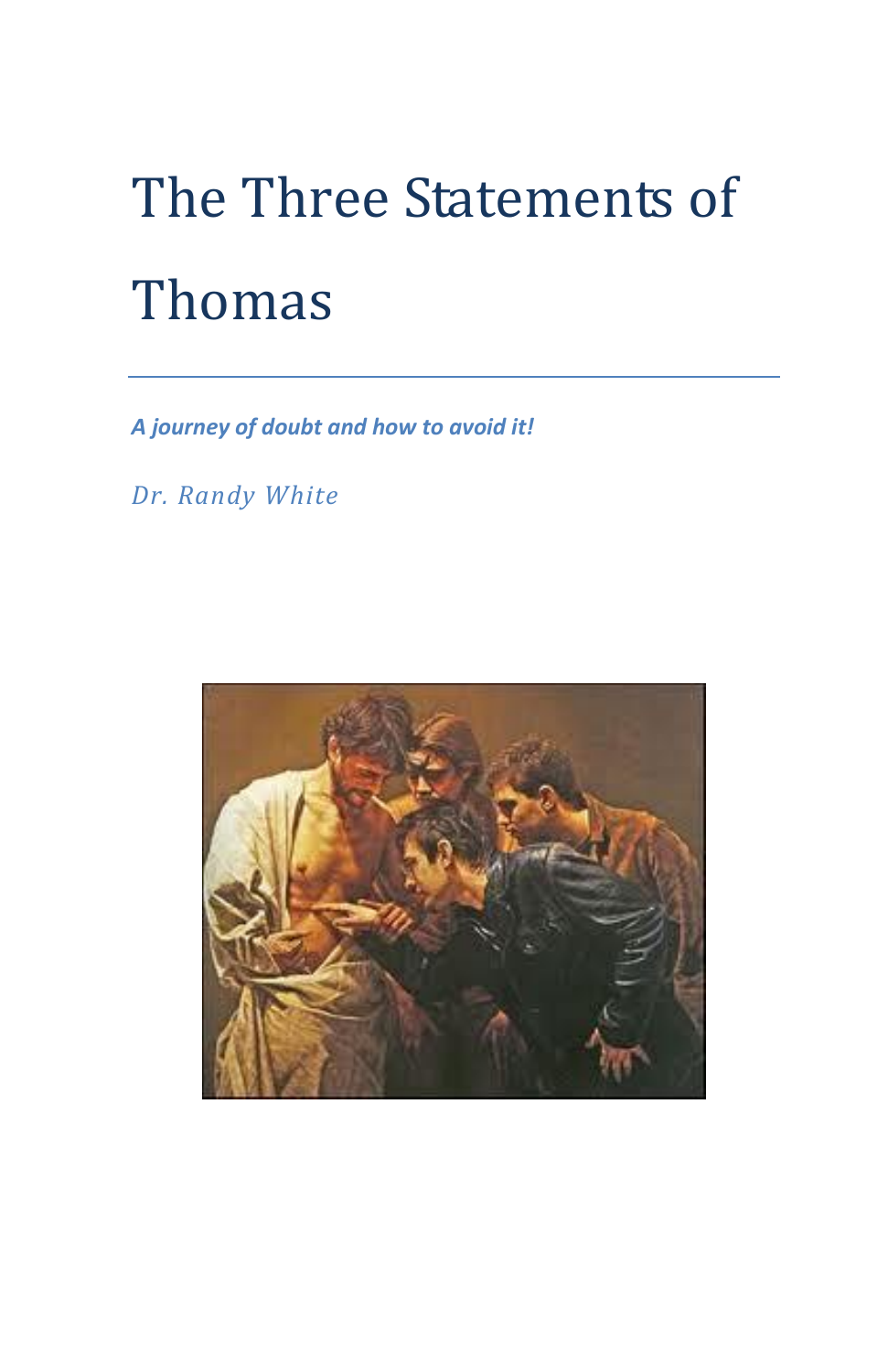#### **THE THREE STATEMENTS OF THOMAS**

**A JOURNEY OF DOUBT AND HOW TO AVOID IT!**

**DR. RANDY WHITE, PASTOR**

**FIRST BAPTIST CHURCH OF KATY**

**600 PIN OAK ROAD**

**KATY, TX 77494**

[www.randywhiteministries.org](http://www.randywhiteministries.org/)

**COPYRIGHT 2011**

**ALL RIGHTS RESERVED**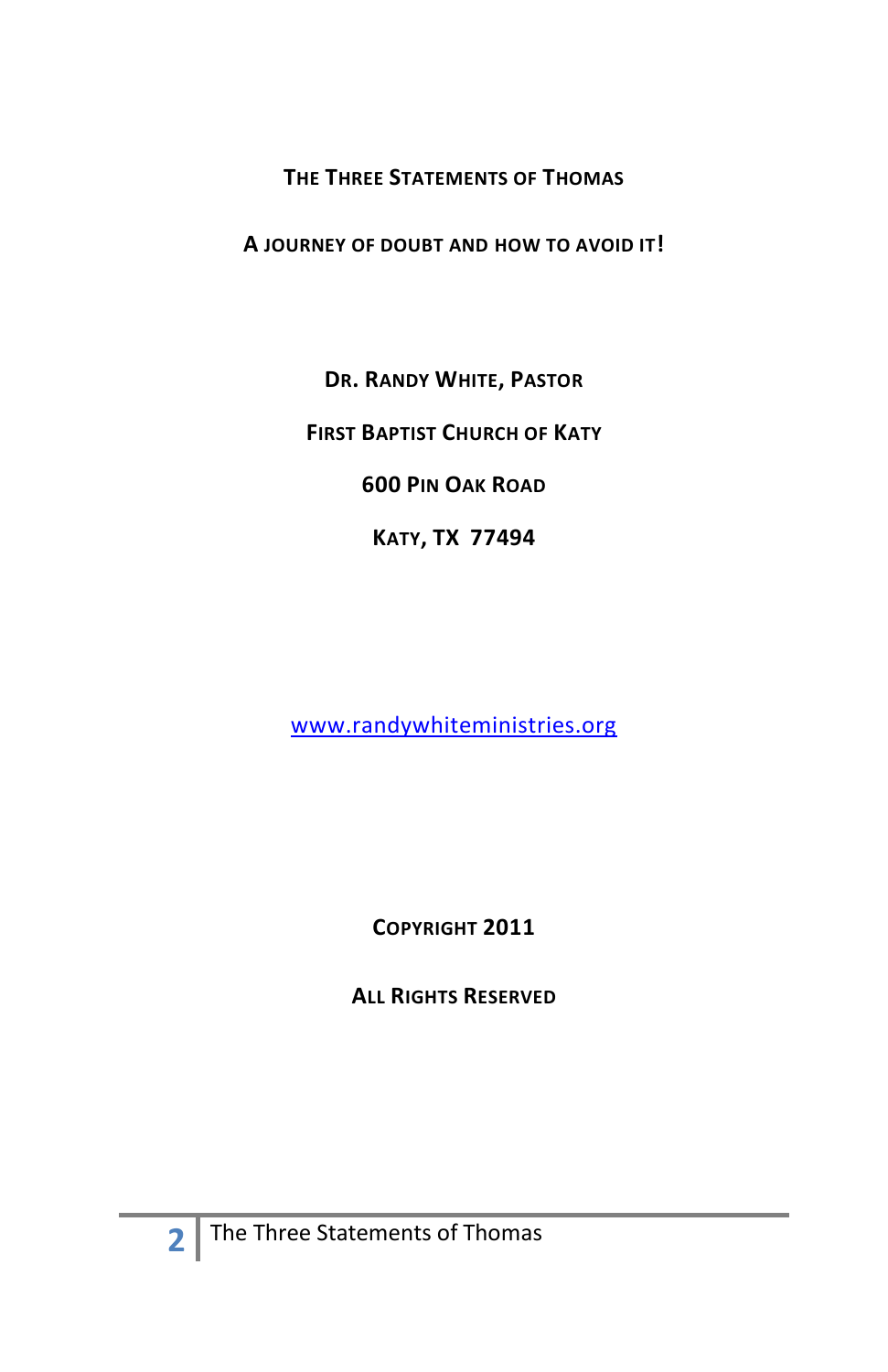#### **Contents**

| STATEMENT 1: "Let us also go, so that we may die with         |
|---------------------------------------------------------------|
|                                                               |
|                                                               |
| STATEMENT 2: "Lord, we do not know where You are              |
| going, how do we know the way?" John 14:5  8                  |
|                                                               |
| STATEMENT 3: "Unless I see in His hands the imprint of        |
| the nails, and put my finger into the place of the nails, and |
| put my hand into His side, I will not believe." John 20:259   |
| How to avoid the journey of doubt- 14                         |
|                                                               |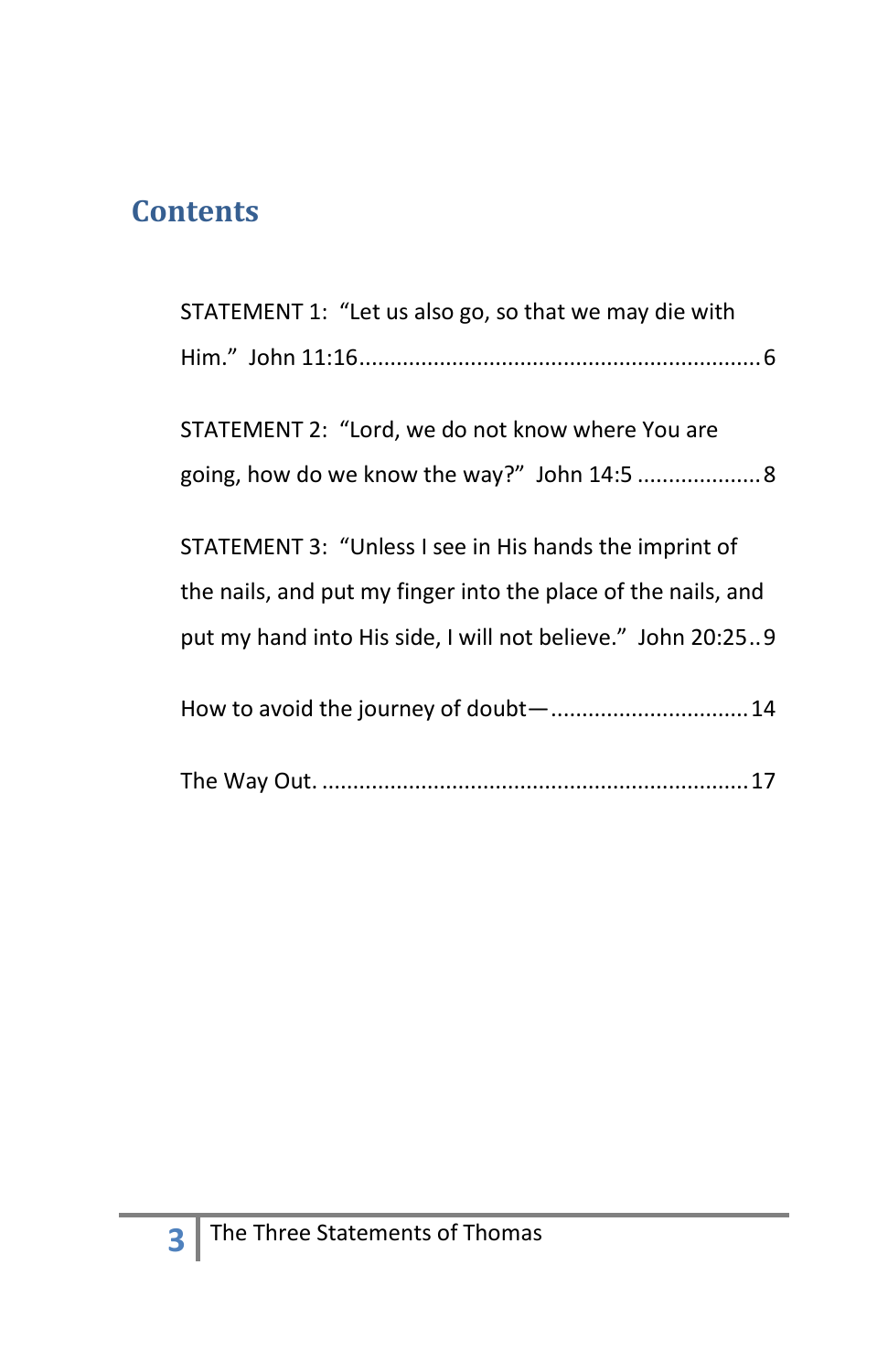#### **The Three Statements of Thomas**

Wouldn't it be unfortunate to have "doubting" as the adjective most often used to describe you? Thomas, the twin (Dydimus in Greek), will forever be known as the "doubting disciple."

When people describe you, what words do they use?

- There is that grumpy old man!
- What a sourpuss!
- He's so happy and carefree!
- There goes a bundle of worry!
- What a Barnabas (encourager).

You can be certain that people use adjectives to characterize you. You should also know that these adjectives are, at least to some extent, founded on reality. I know that many compliments are selfserving. However, the consistent commentary of those around you says a great deal about their perception of you, and that perception has some attachment to reality. The Apostle Thomas is only recorded saying three things in the New Testament. This booklet describes those three testimonies, and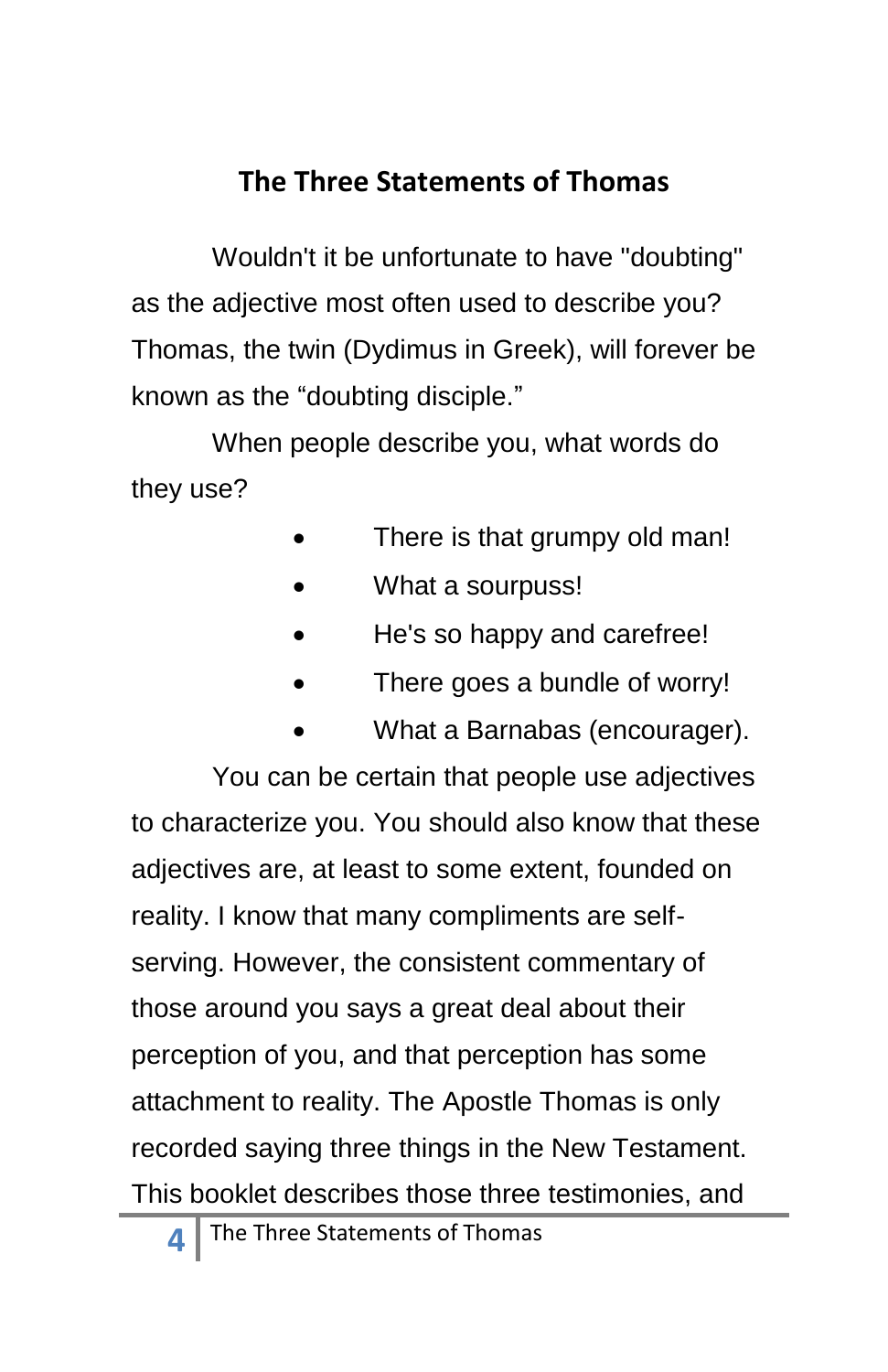prayerfully provides some application to keep you from becoming a doubting disciple!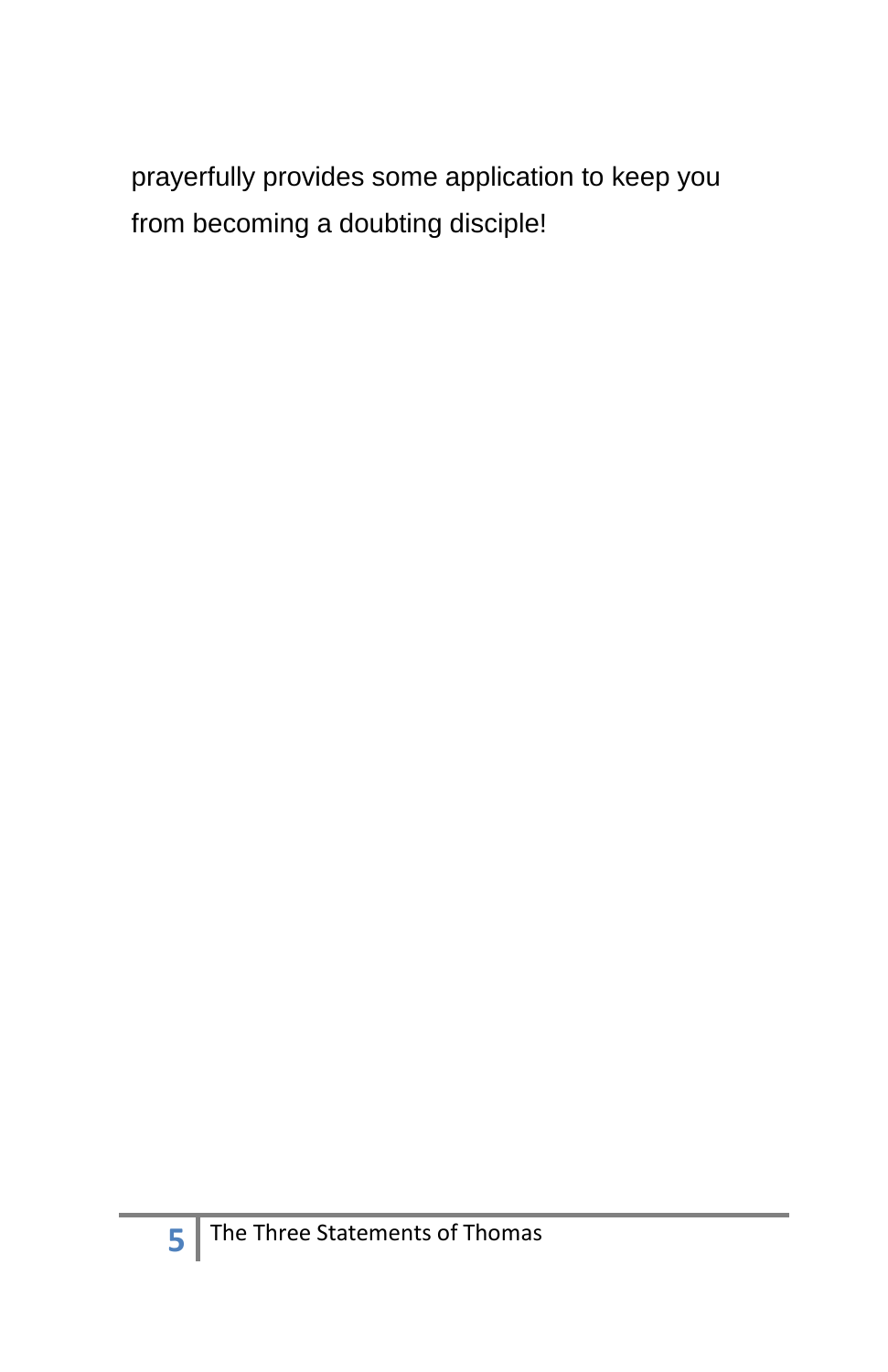#### <span id="page-5-0"></span>**STATEMENT 1: "Let us also go, so that we may die with Him." John 11:16**

This looks like such a confident statement, a bold exclamation. How can this come from the very one the world calls "doubting Thomas?"

In John 10 the Jews were seeking to kill Jesus. They had already picked up the stones and commenced casting them at Jesus. However, Jesus barely escaped death, and went into the region beyond the Jordan River. Soon after he arrived, Jesus heard news that Lazarus had become ill! Jesus said that the sickness was not unto death, but for the glory of God. Could it be that God would receive glory not only in the resurrection of Lazarus, but also in the timing of the event?

How often has something taken place that cause you to say, "there could not be a worse time?" This would certainly be the case for Jesus and his disciples. Of all the times for there to be a death in the family, this was most untimely. This illness and death could mean the premature death of Jesus Christ.

**6**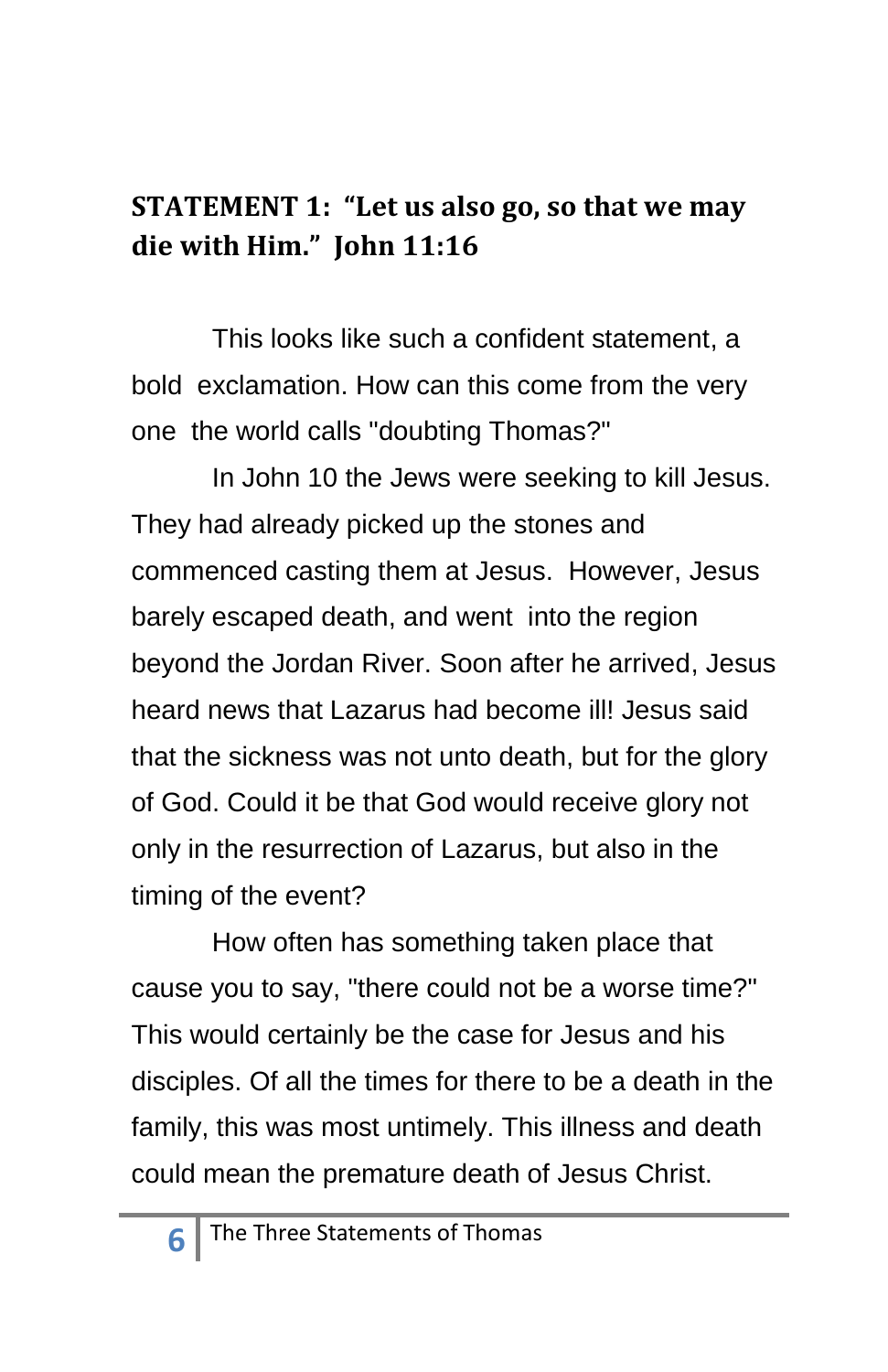So when Thomas stands and boldly proclaims, "let's go with him, that we too may die," we want to cheer Thomas on for his bravery. Perhaps, however, this is more of a display of Thomas' grim outlook on life than of standing bravely with Jesus! At least Thomas was not willing to let Jesus die alone, but it certainly does not appear that Thomas was confident about the future!

So the first statement of Thomas seems to say, "we'll never make it out of this alive!" While I am glad that he was willing, I am not inspired by his less-thanpositive outlook!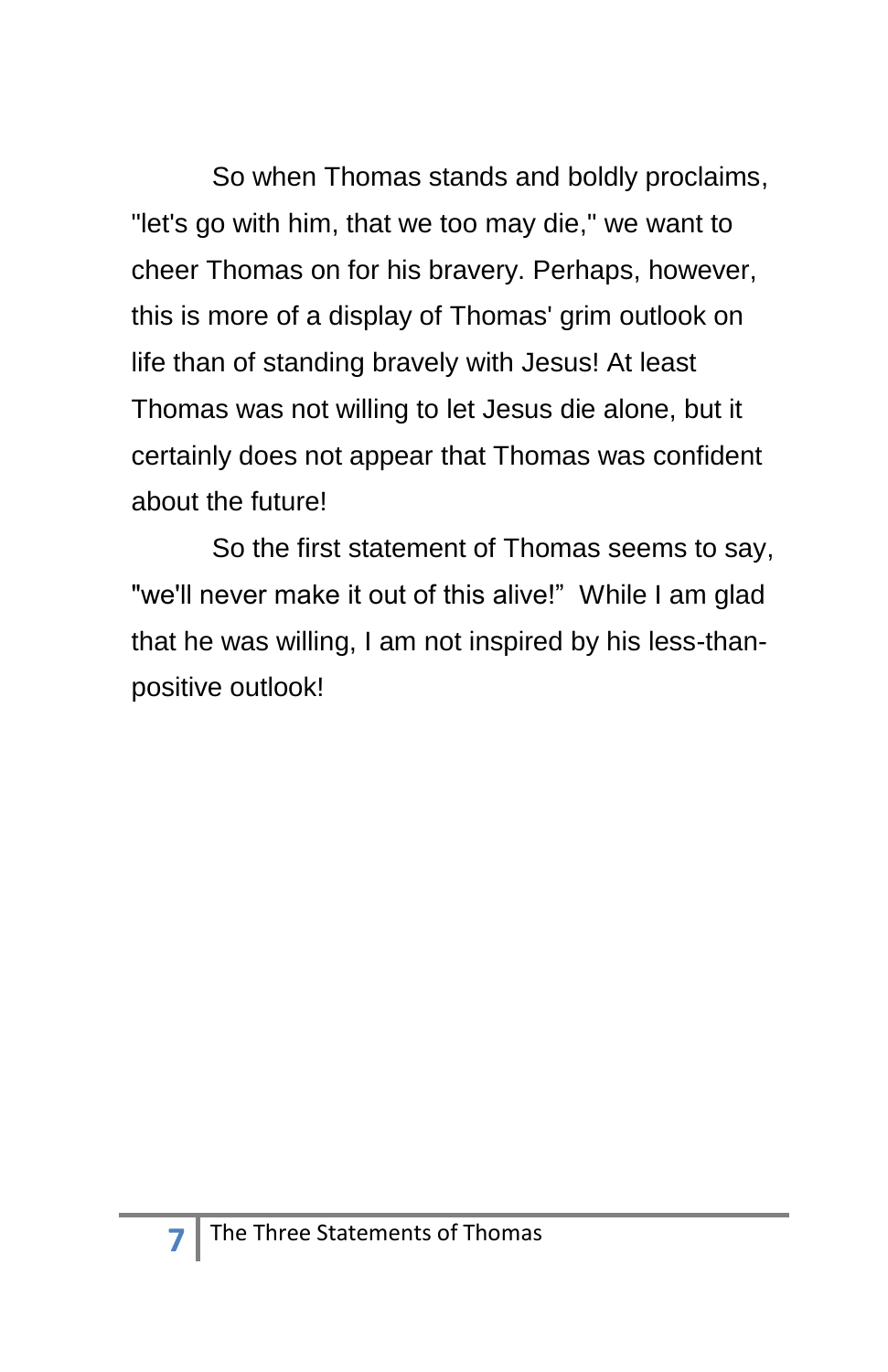### <span id="page-7-0"></span>**STATEMENT 2: "Lord, we do not know where You are going, how do we know the way?" John 14:5**

This question from the skeptic became an introduction into one of the most radiant and often repeated phrases from the mouth of Jesus Christ: "I am the way, and the truth, and the life. No one comes to the Father, but by me."

This statement shows frustration and doubt on the part of Thomas. "I just don't know, I just don't get it!" But once more, Jesus used Thomas' words of doubt to bring us a great sense of confidence. This would not be the last time that this occurred.

In the famous book by John Bunyan, "Pilgrim's Progress", the young man named Christian encounters three followers along the way: Fear, Despondency, and Much Afraid. It looks like the Apostle Thomas spent way too much time with these three imposters. I am not sure if Thomas did not want to know the way or why exactly he struggled, but his question seems to be one of frustration.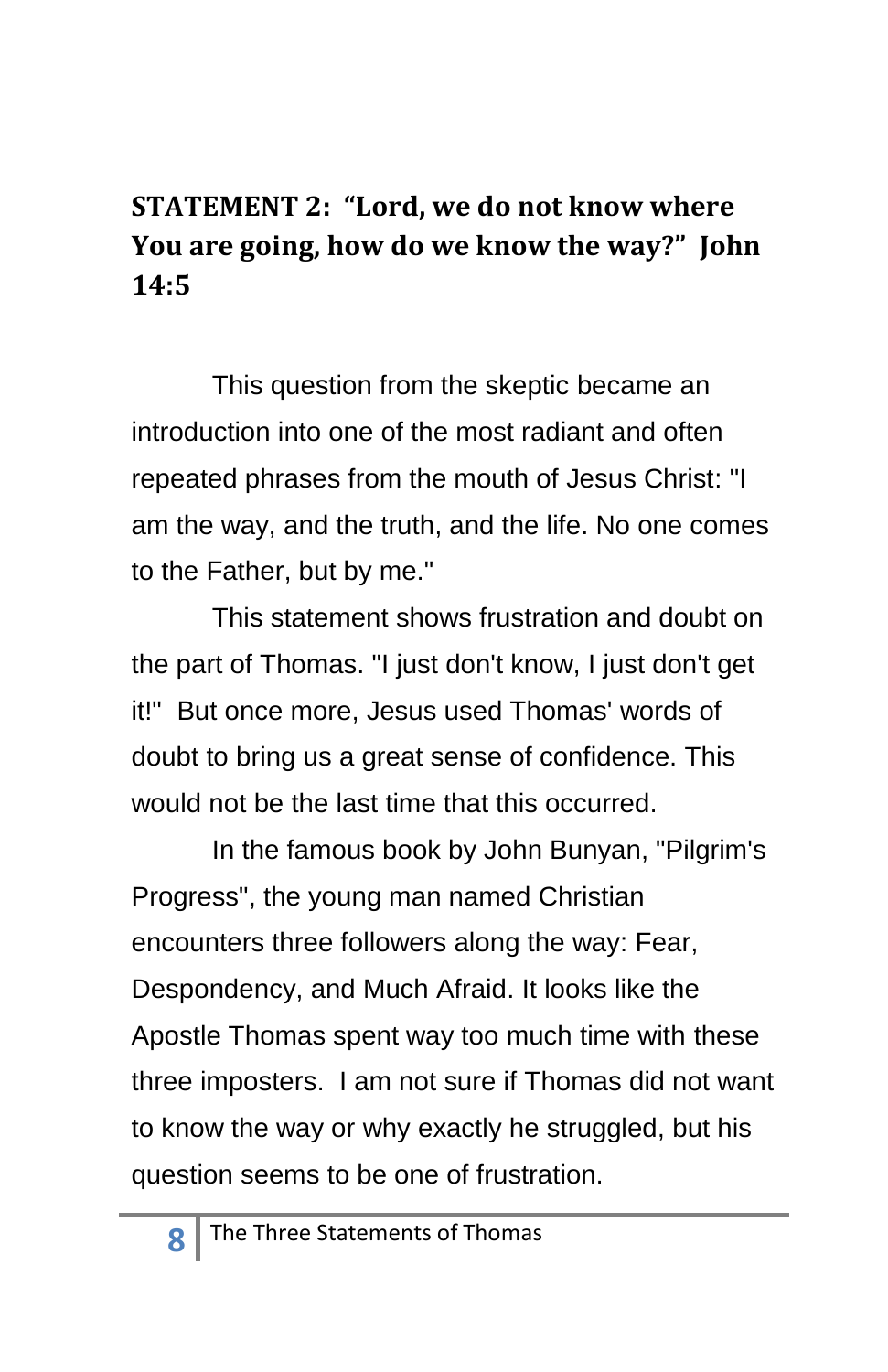## <span id="page-8-0"></span>**STATEMENT 3: "Unless I see in His hands the imprint of the nails, and put my finger into the place of the nails, and put my hand into His side, I will not believe." John 20:25**

In a sense, it is tremendously arrogant to ask the risen Lord to allow you to touch his wounds. I wonder if the Lord felt any frustration, saying to himself, "I said I was going to die, I died, I was buried, I rose again on the third day, just as I said, I appeared to the women, I appeared to two on the road to Emmaus, I appeared to your closest friends on earth as they met in the upper room behind locked doors, and you **won't** believe unless you touch?" If it were me, I might have said, "then you will never believe."

And gratefully, I am not the Messiah!

By the graciousness of God, he stoops down to our level in order to reveal himself to us. For this we must ever be grateful.

It appears that Thomas never really had the intent of believing. "Unless I see, and touch" seems to send the message that "it will be a cold day in hell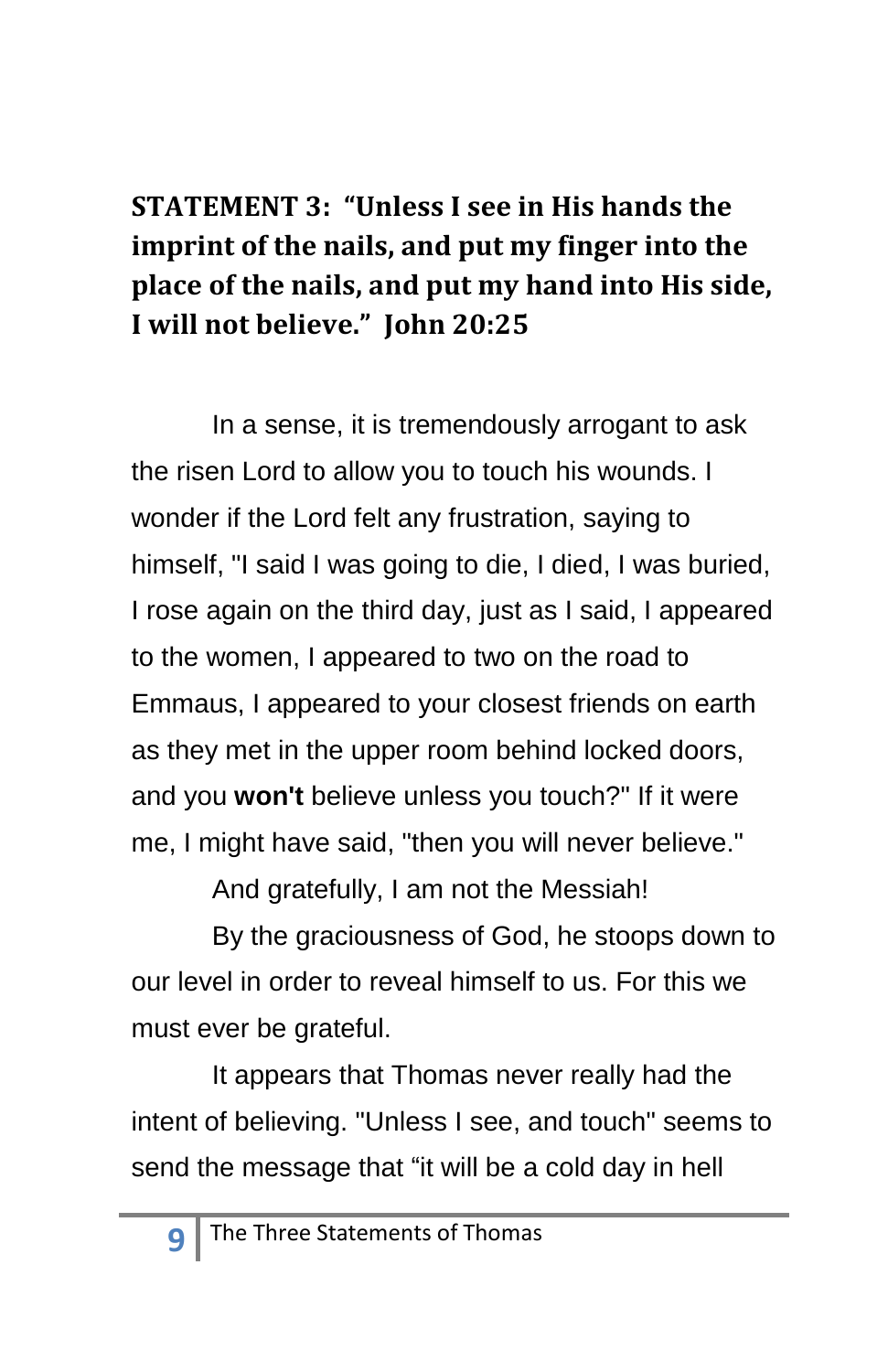before I believe this message." But, for whatever reason, Thomas was persuaded to be with the disciples that second Sunday night. (Never miss a Sunday night service!) When Jesus arrived that night, he invited Thomas to do the very thing that Thomas doubted would ever happen.

And most interestingly, Thomas never did take Jesus up on the offer! He never touched Jesus' hand, nor the wound on his side. Rather, he gave what is perhaps the most inspiring testimony of faith in all the New Testament, "My Lord and my God!"

My Lord – Lord means supreme, sovereign, in charge, master! In some sense, Jesus had been called Lord by many people. For some it was in the widest sense of the term, but for others it was with full force.

My God – this is the first time in the recorded word of God that any human being speaks of Jesus as God. It seems that the Apostle John chose this phrase as the climax of his gospel. He began by saying "In the beginning was the Word, and the Word was with God, and the Word was God." All of John's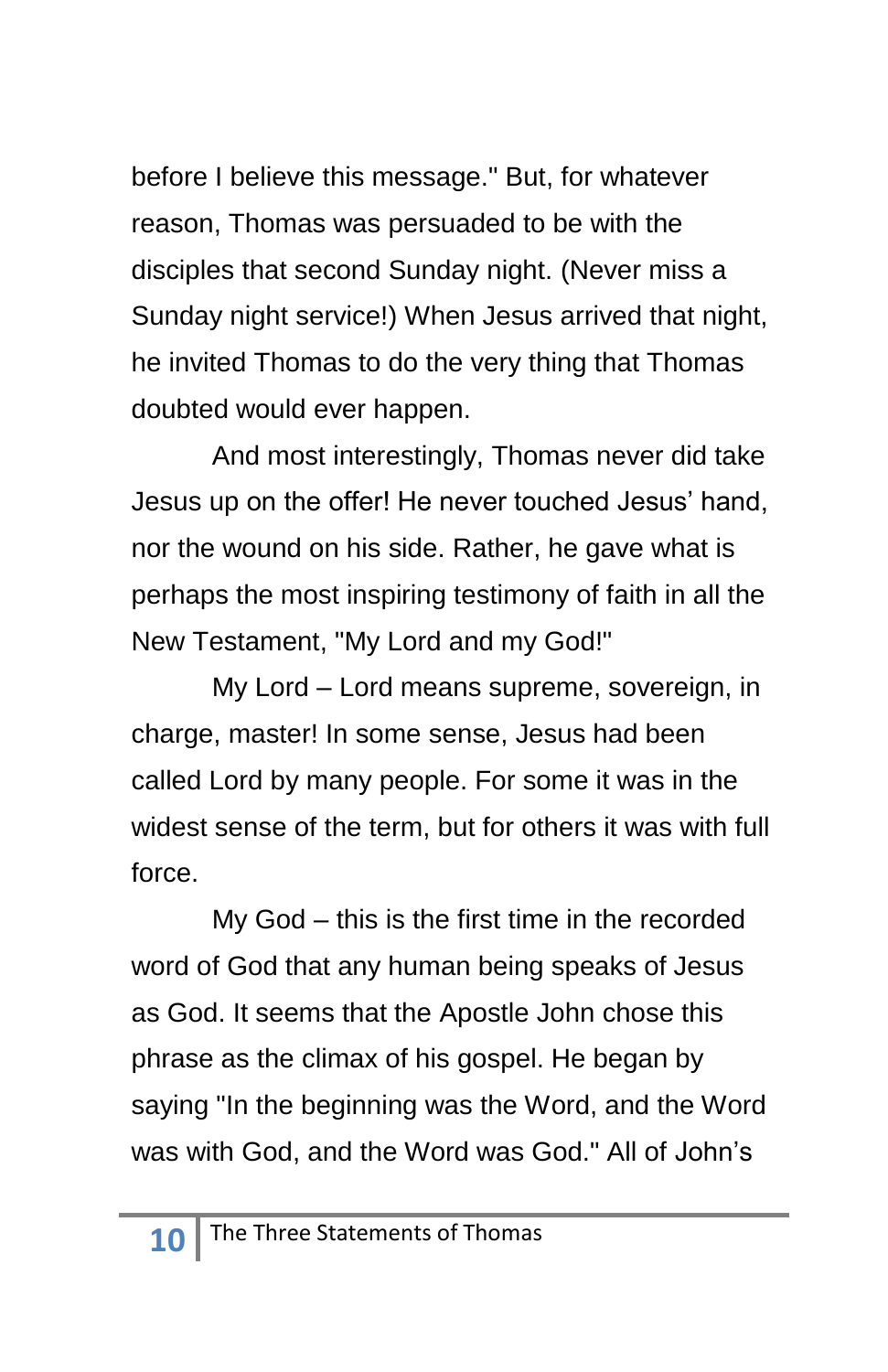gospel is written to convince us that "the Word was God." Now at the climax of his writing we see Thomas – the doubter – proclaiming that which John is trying to convince, that Jesus Christ is God.

In John 20:30-31, the Apostle tells us that all of these things are written "in order that you might believe." In doubting Thomas we are able to see the flow of the progression. From one who dutifully follows but is doubtful of the outcome, to one who is even uncertain of the direction, to one who has given up all hope, and then finally we come to this beautiful climax of personal testimony, "my Lord and my God."

Notice that for Thomas the journey with Christ was a progression downward, not upward. Do not be discouraged if things do not seem to be getting better and better each day. As nice as that would be, it is not often reality. Many times, people begin to follow Christ out of a sense of duty. The following has a burdensome characteristic that is unmistakable. Have you ever heard anyone say, "I have to go to church." Or perhaps, "it is my obligation to tithe/serve/witness/worship." There are many times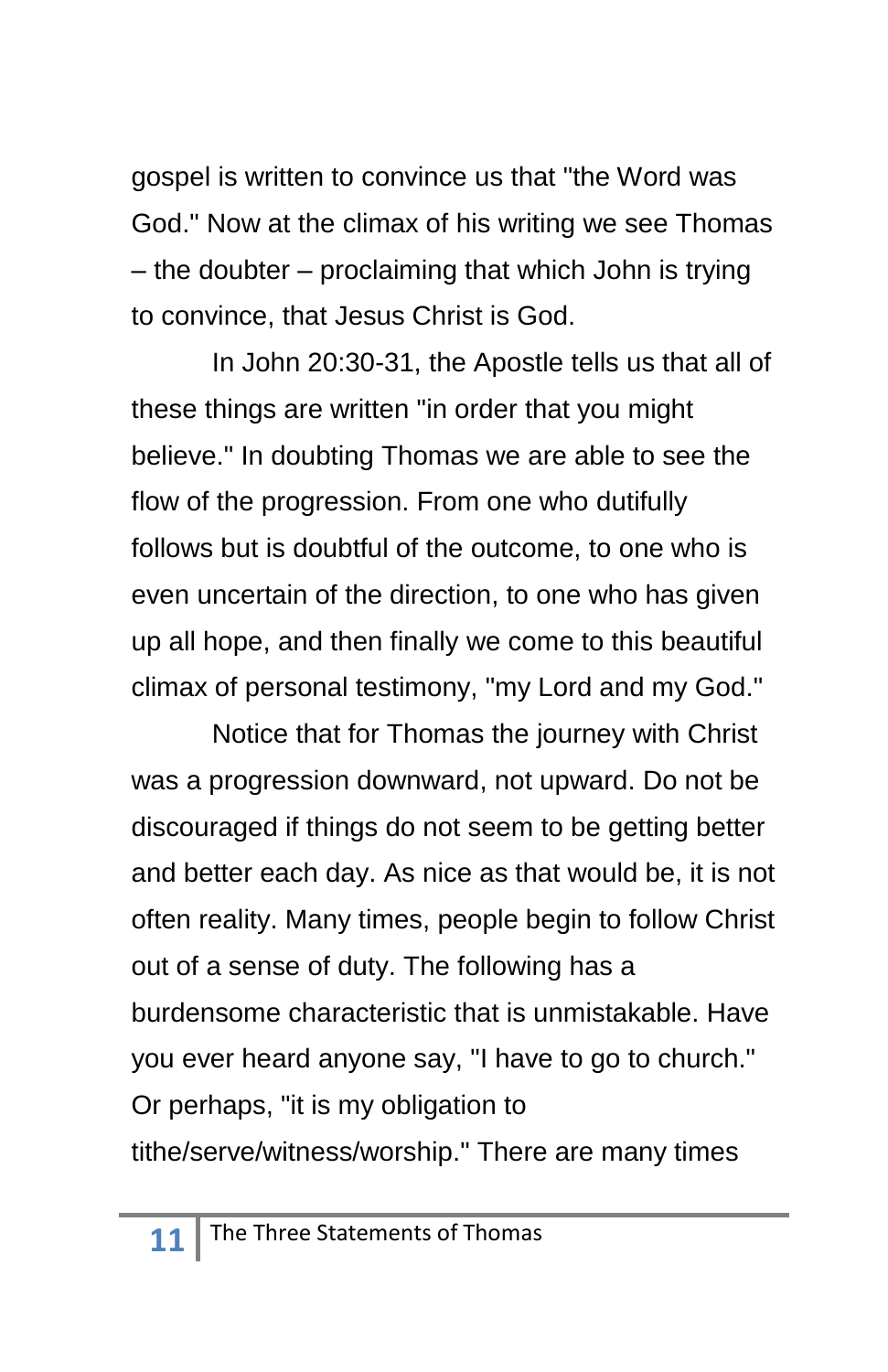that we are obedient to the Lord but only under a sense of obligation

This sense of obligation often turns to serious questions. What is the way? How come I've been carrying out all of this duty, but I still do not know the way? Why hasn't the way been made clear to me? I would do the will of God if I only knew what the will of God was! There are many who get frustrated because God has not, in their opinion, revealed himself in either the timing or the manner in which they desire.

Through crisis this person typically will find an opportunity to drop out of faithfulness to Christ. They come to the point of needing a burning bush experience. This is a dangerous place to be. In fact, the last spoken blessing of Jesus was spoken to doubting Thomas. Jesus said, "Blessed are those who did not see, and yet believe." As doubt has grown in many people's mind, they have dropped away from Christ and Christian service, and refused to come back unless there is a miracle.

How blessed you are if you do not require miracles! If you have what James Montgomery Boice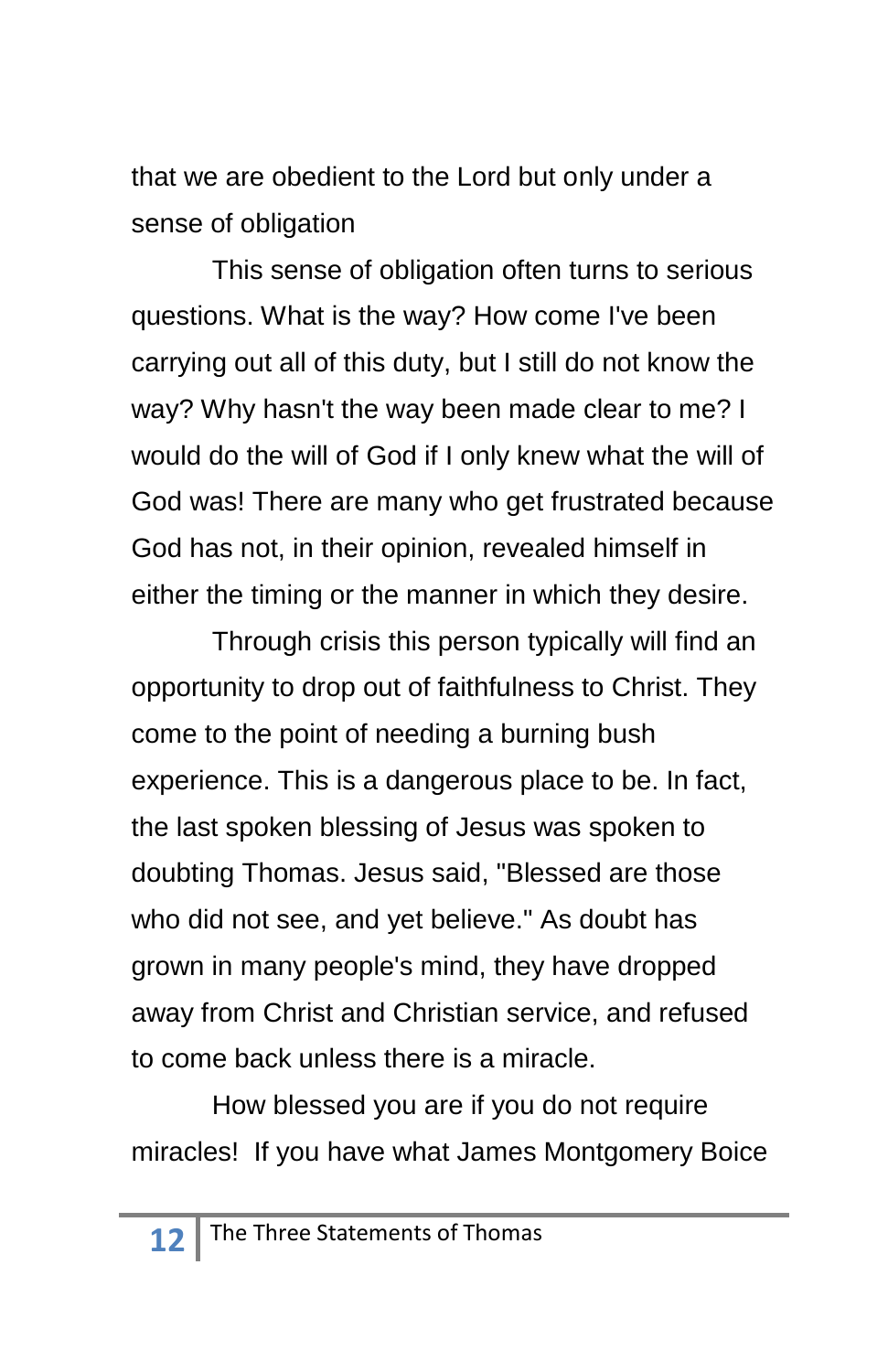calls a "satisfied faith" rather than a subjective faith you will receive the blessing of which Jesus spoke. Those with a subjective faith will continually struggle on a slippery slope, and subject themselves to the possibility of accepting demonic counterfeits.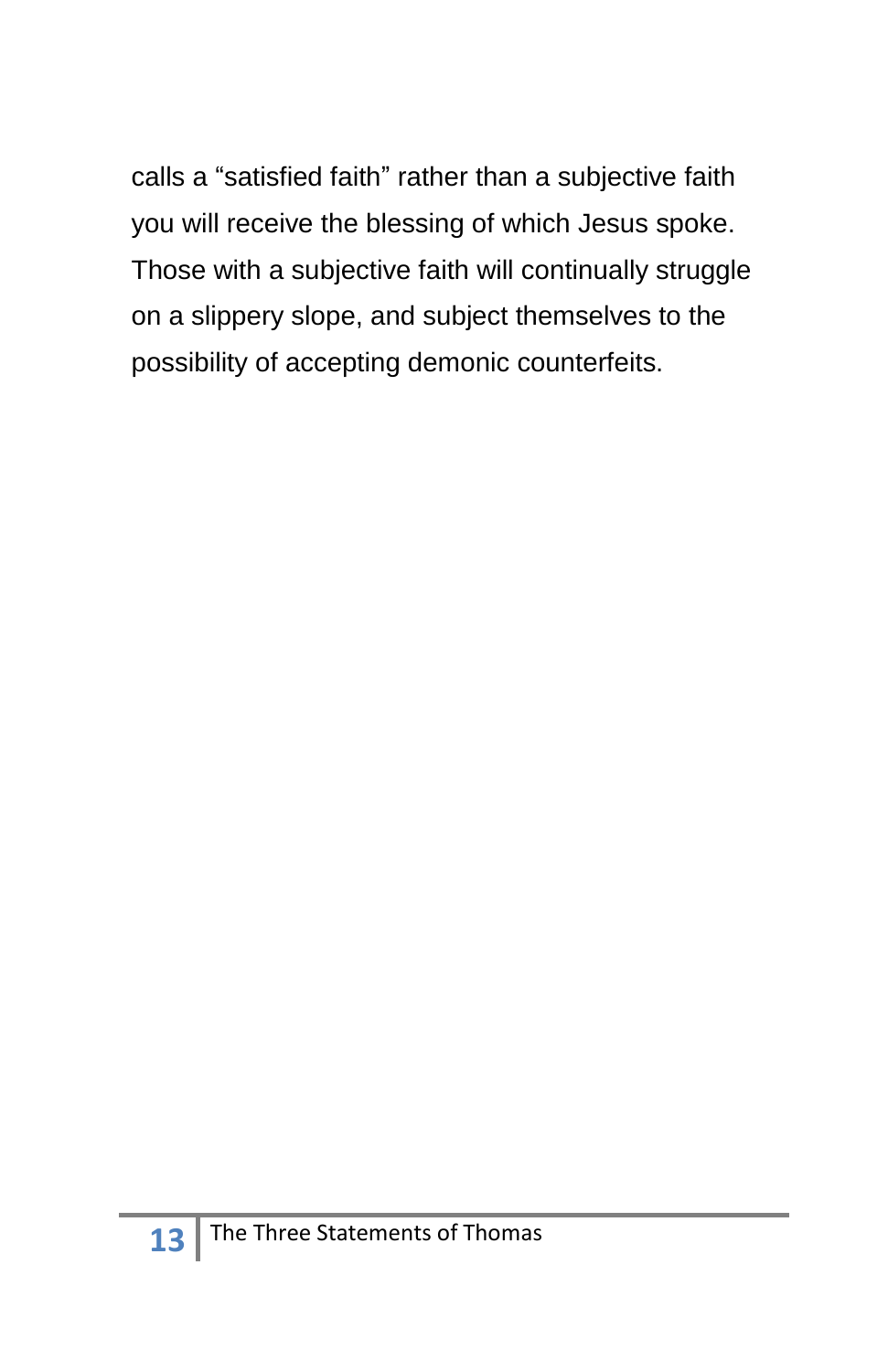### <span id="page-13-0"></span>**How to avoid the journey of doubt—**

As we see from Thomas, the journey towards **doubt begins with skepticism followed by selfinflicted confusion**. Anyone who takes this journey will, before long, find themselves saying, "I will never believe!"

The journey often begins with **suspicion**. That is, with a grim outlook on life that clouds every move. A legalism of religion sets into the heart, one that is missing the ingredients of vibrancy. When you just go through the motions, you'll get grumpy! And when you are a grumpy person just going through the motions, you'll begin to see only the worst things.

Do you know someone at church who goes through the motions with a grumpy outlook? They attend church out of a sense of duty, they perform their service because they do not want to have the public embarrassment of quitting, and they are convinced that everything is going to end in total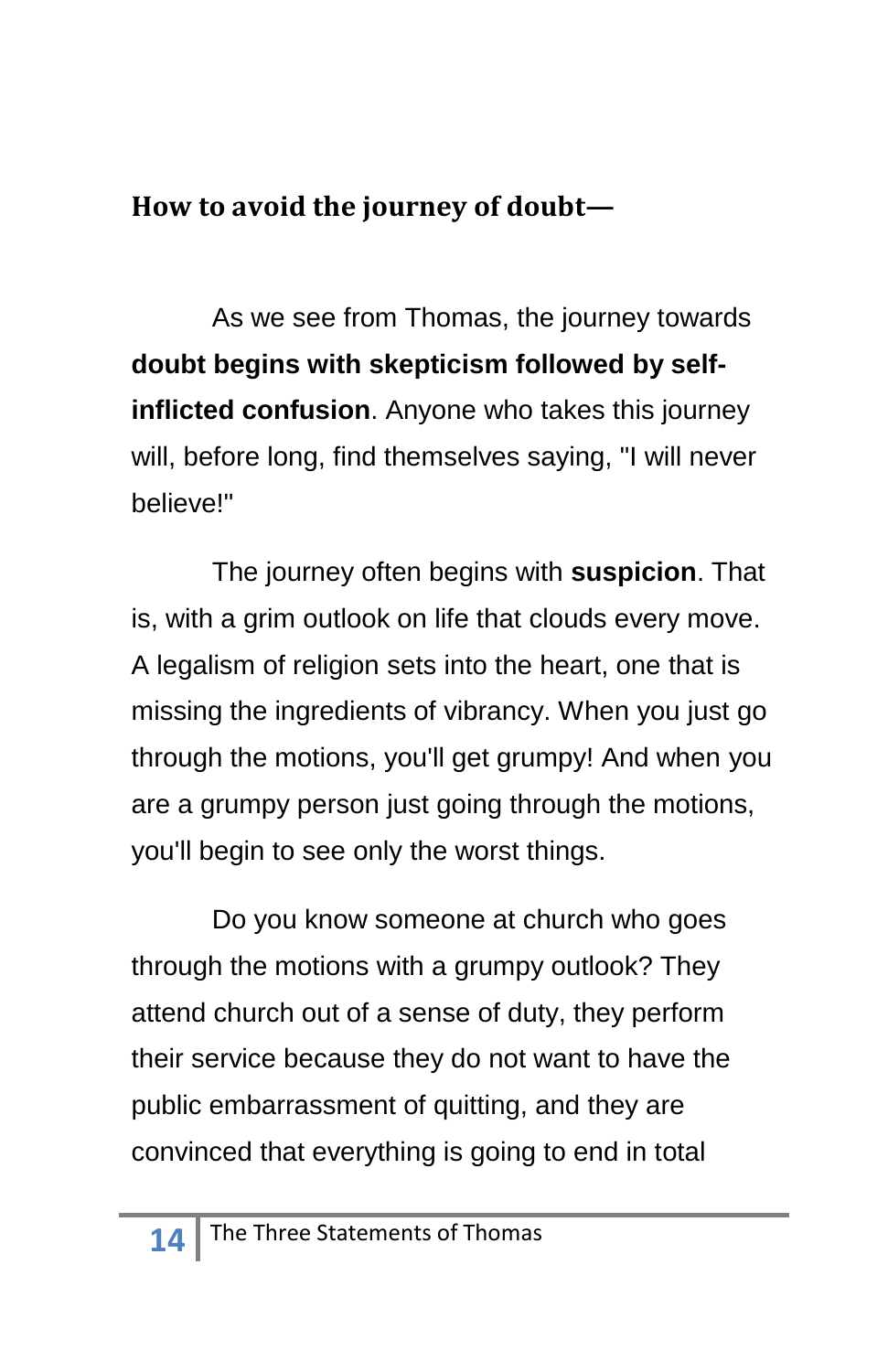disaster. This type of service, as seen in Thomas at the episode of the sickness and death of Lazarus, is indicative of one who has great potential to become a doubter.

If you find yourself being a skeptical servant, you need a revival! At minimum, get a good book, a tall glass of iced tea, and find a shade tree under which you can refresh the spirit. Find ways to improve your prayer life and your personal walk with Jesus Christ. Discover ways to be enriched by the Word of God. Rediscover a freshness of vibrancy in your faith. Skeptical service is the first stop on the way to serious doubt.

The next step is **self inflicted confusion:** even though things can be as plain as day right in front of you, you will still ask for a further explanation. These individuals are often not so much looking for answers as they are looking for opportunities to delay.

And, of course, the most dangerous step to take is the one that says**, "I will not believe!"** Have you come to the place where you do not believe that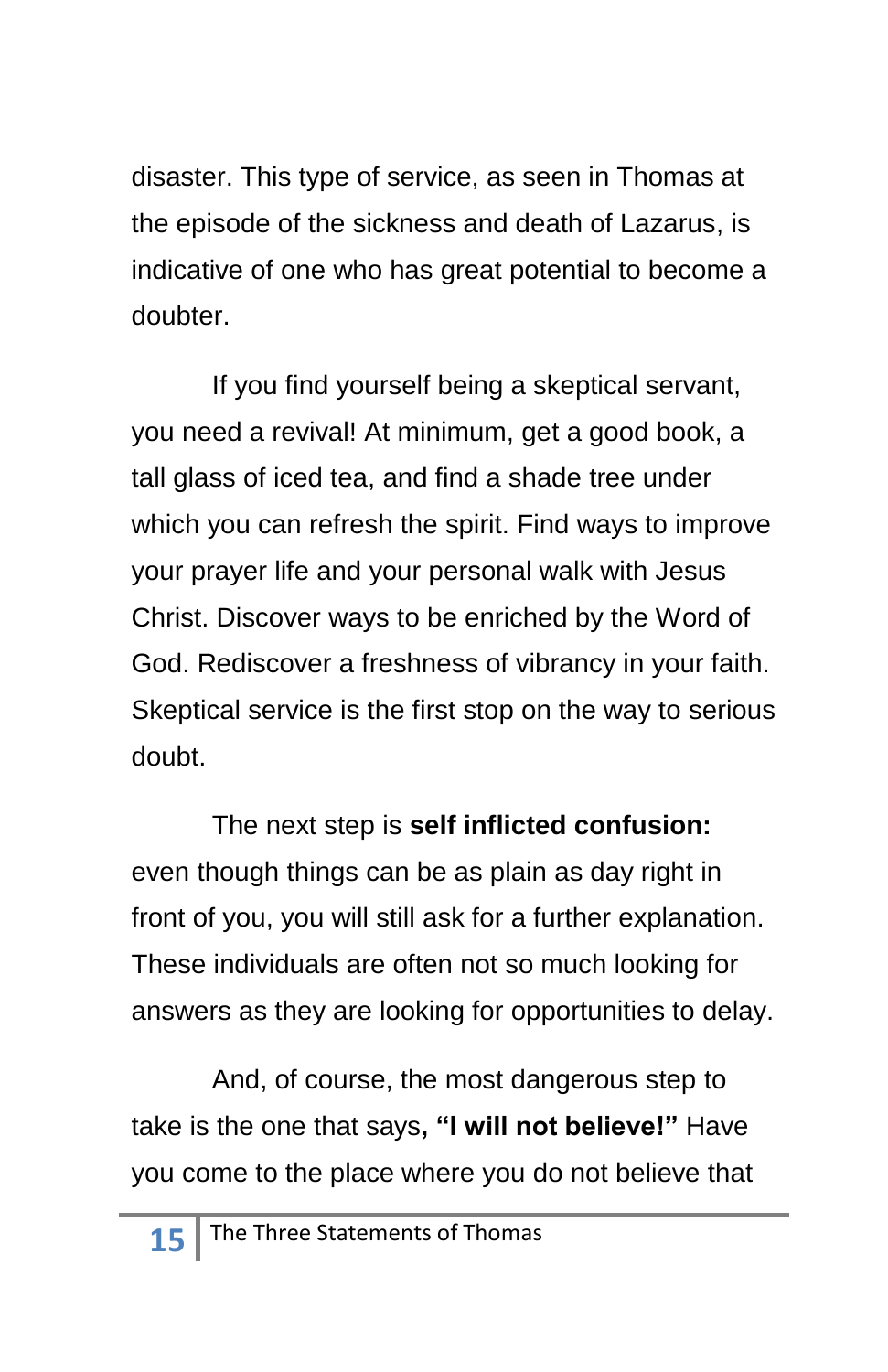God can reveal himself? Do you have an "I'll believe it when I see it" kind of attitude?

If so – you may be Thomas' twin!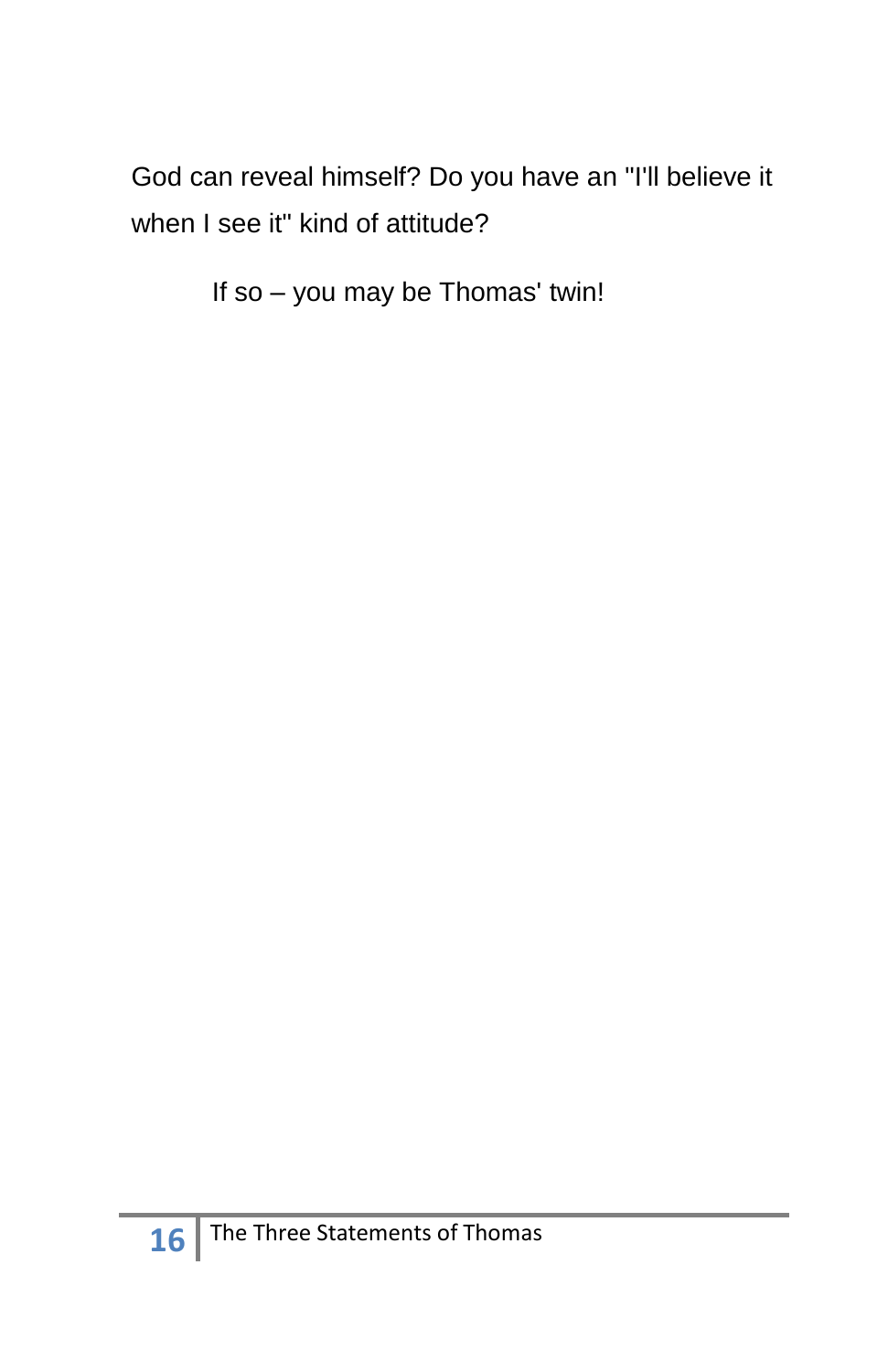#### <span id="page-16-0"></span>**The Way Out.**

If you have gone from skepticism to cynicism and self-inflicted confusion, and now you find yourself in wholehearted unwillingness to believe, you need to get back to following Jesus quickly.

Avoid demand for proof. The quality of the proof is often a devil-inspired unachievable demand that God will not allow. If God were to prove Himself at your demand, He would dishonor His nature. God has already given sufficient proof to believe in Him and trust His Son as Savior. You have likely accepted this proof before, and need to be willing to do so again. The proof of the trustworthy nature of Scripture is plenty of proof for anyone who wants to believe.

Avoid the desire for prestige. Perhaps your doubt comes from your circle of influence. Even in your church, you may have surrounded yourself with people who look up to you. You have found power in becoming the church-skeptic. The expression of your doubts about the church's plan, vision, purpose, and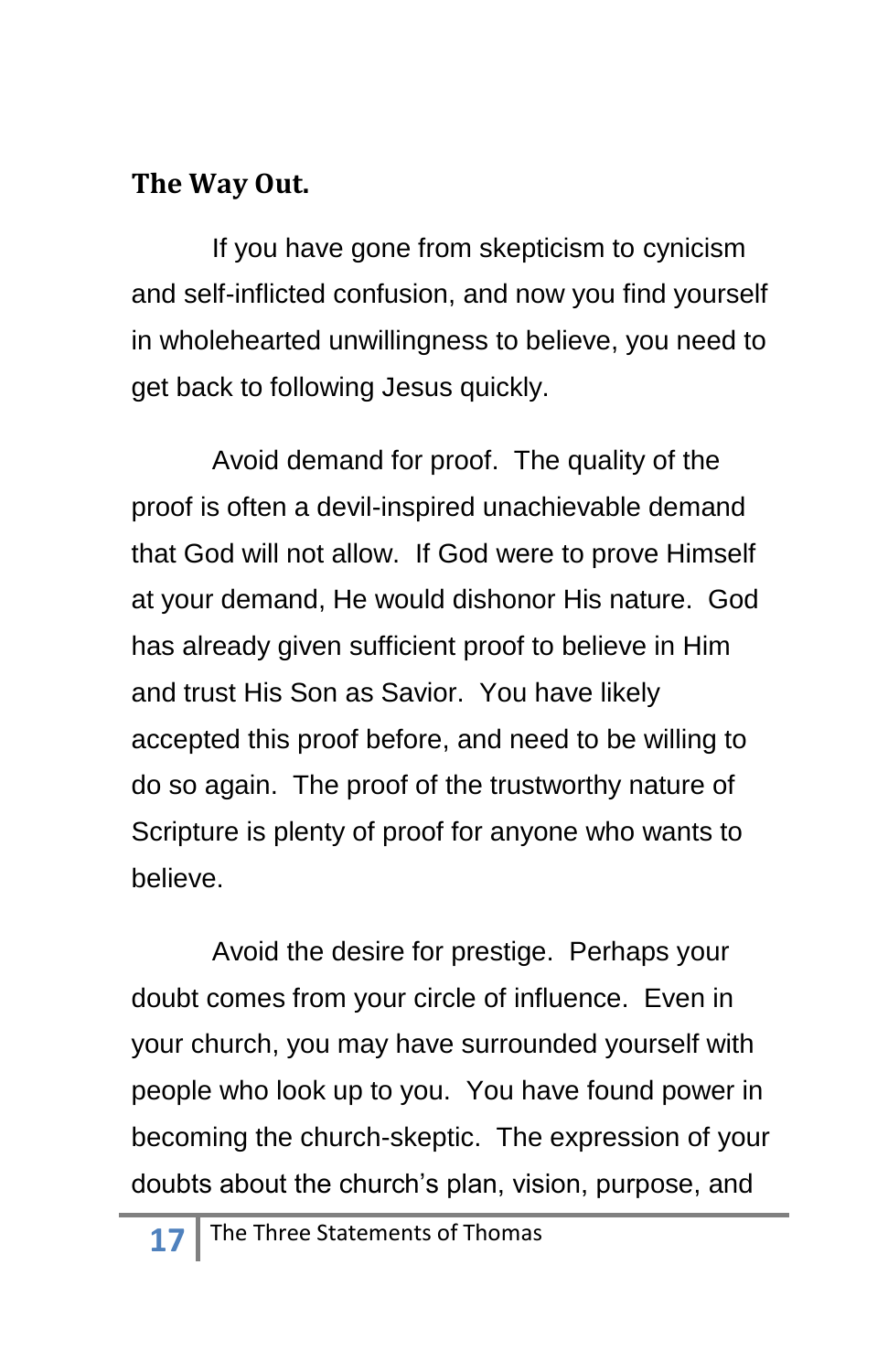leadership has given you a leading role in the congregation (at least among fellow skeptics). Beware—this prestige may be the very tool used to keep you from a vibrant faith. Satan has created a trap that has led into a period of spiritual malaise for you and your family. It is far more important to be at one with the Father and the church than for the details of daily ministry to be performed according to your liking.

Avoid spiritual laziness. Your doubts may come from the lack of spiritual meat nourishing your soul. Begin to devour healthy Christian resources, Bible studies, sermons, devotions, and learning materials.

Avoid the temptation to seek application. We live in an application and results-based society. In truth, many have bowed to a false god named **Pragmatism**. Your desire should be to feast on the Word of God regardless of temporary application. Look for the truth, not the use. Filling your mind with Biblical truth will result in plenty of application when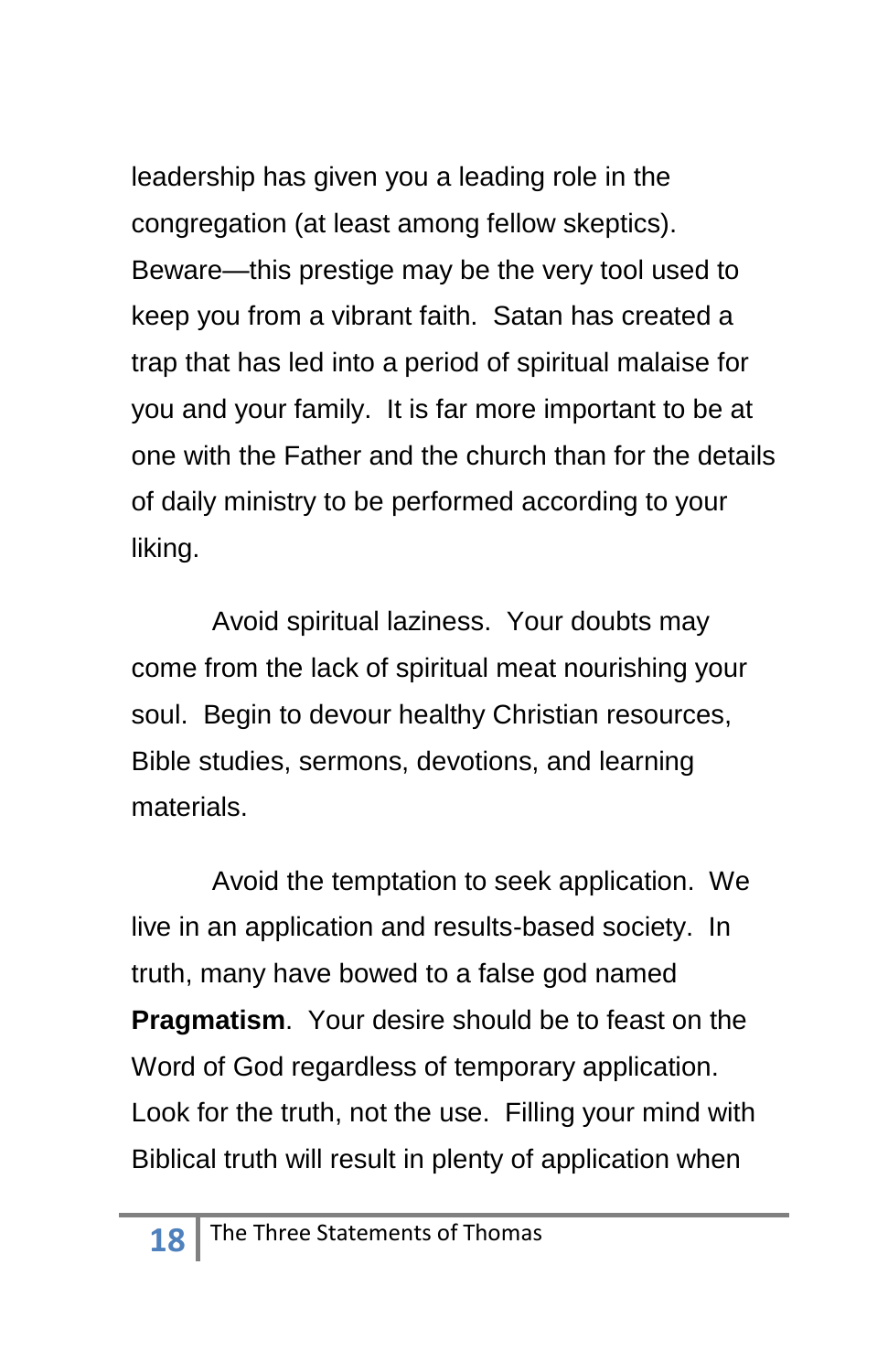the time is right. To apply results before learning truths gets the cart in front of the horse.

Finally, once again bow down before God's Son, Jesus Christ, and confess "My Lord, and My God.‖ Your renewed confession of faith will be a powerful antidote to the schemes of Satan in your life.